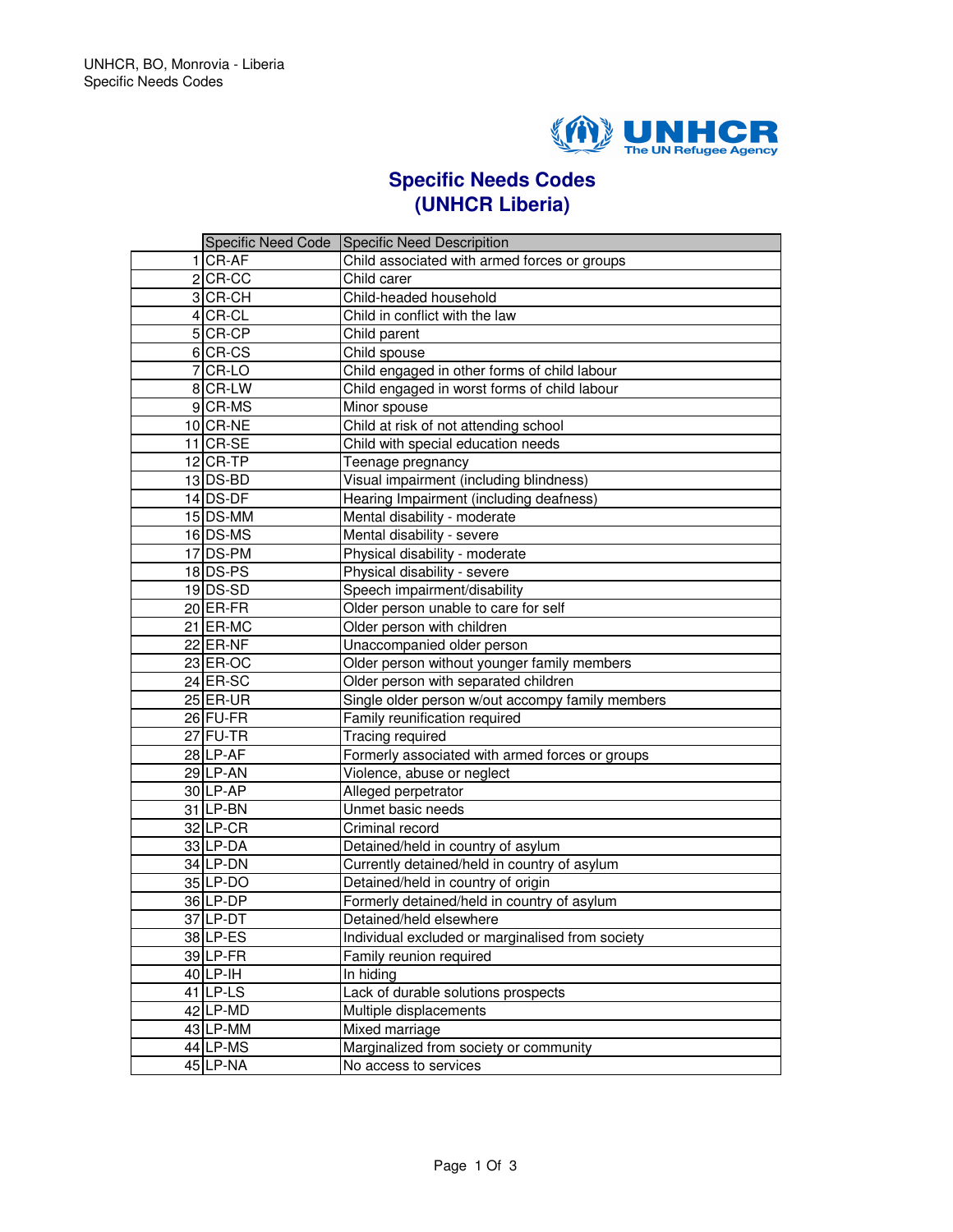| 46 LP-ND        | No legal documentation                           |
|-----------------|--------------------------------------------------|
| 47 LP-PV        | Durable solutions-related vulnerability          |
| 48 LP-RD        | At risk of removal                               |
| 49 LP-RP        | At risk due to profile                           |
| 50 LP-RR        | At risk of refoulement                           |
| $51$ LP-ST      | Security threat to UNHCR/partner staff or others |
| 52LP-TA         | Survivor of torture/violence in asylum           |
| 53 LP-TC        | Tracing required                                 |
| 54 LP-TD        | At risk of deportation                           |
| 55 LP-TO        | Survivor of torture/violence in home country     |
| $56$ LP-TR      | At risk of refoulement                           |
| 57 LP-UP        | Urgent need of physical protection               |
| 58 LP-VA        | Victim of domestic violence/SGBV in asylum       |
| 59 LP-VF        | Victim of domestic violence/SGBV during flight   |
| 60 LP-VO        | Victim of domestic violence/SGBV in home country |
| 61 LP-VP        | Alleged perpetrator of violence                  |
| 62 LP-WP        | Absence of witness protection                    |
| 63 PG-HR        | High risk pregnancy                              |
| 64 PG-LC        | Lactating                                        |
| 65 SC-CH        | Child headed household                           |
| 66 SC-FC        | Child in foster care                             |
| 67 SC-IC        | Child in institutional care                      |
| 68 SC-NC        | Neglected child with extended family             |
| 69 SC-SC        | Separated child                                  |
| 70 SC-UC        | Unaccompanied child                              |
| 71 SC-UF        | Child in foster care                             |
| 72 SC-UM        | Unaccompanied minor                              |
| <b>73 SM-AD</b> | Addiction                                        |
| 74 SM-CC        | Critical medical                                 |
| 75 SM-CI        | Chronic illness                                  |
| <b>76 SM-DP</b> | Difficult pregnancy                              |
| 77 SM-MI        | Mental illness                                   |
| <b>78 SM-MN</b> | Malnutrition                                     |
| 79 SM-OT        | Other medical condition                          |
| 80 SP-CG        | Single HR - caregiver                            |
| 81 SP-GP        | Single HR - grandparent                          |
| 82 SP-PT        | Single HR - parent                               |
| 83 SV-FM        | Threat of forced marriage                        |
| 84 SV-GM        | Female genital mutilation                        |
| 85 SV-HK        | Threat of honour killing/violence                |
| 86 SV-HP        | Harmful traditional practices                    |
| 87 SV-SS        | Survival sex                                     |
| 88 SV-VA        | Exposure to SGBV                                 |
| 89 SV-VF        | Exposure to SGBV during flight                   |
| 90 SV-VO        | Exposure to SGBV in country of origin            |
| 91 TR-HO        | Forced to egregious acts                         |
| 92 TR-PI        | Psych. and/or physical impairment due to torture |
| 93 TR-WV        | Witness of violence to other                     |
|                 | Threat of female genital mutilation              |
| 94 WR-GM        |                                                  |
| 95 WR-HR        | Single female household representative           |
| 96 WR-LC        | Lactating                                        |
| 97 WR-PY        | In polygamous marriage or relationship           |
| 98 WR-SF        | Single woman                                     |